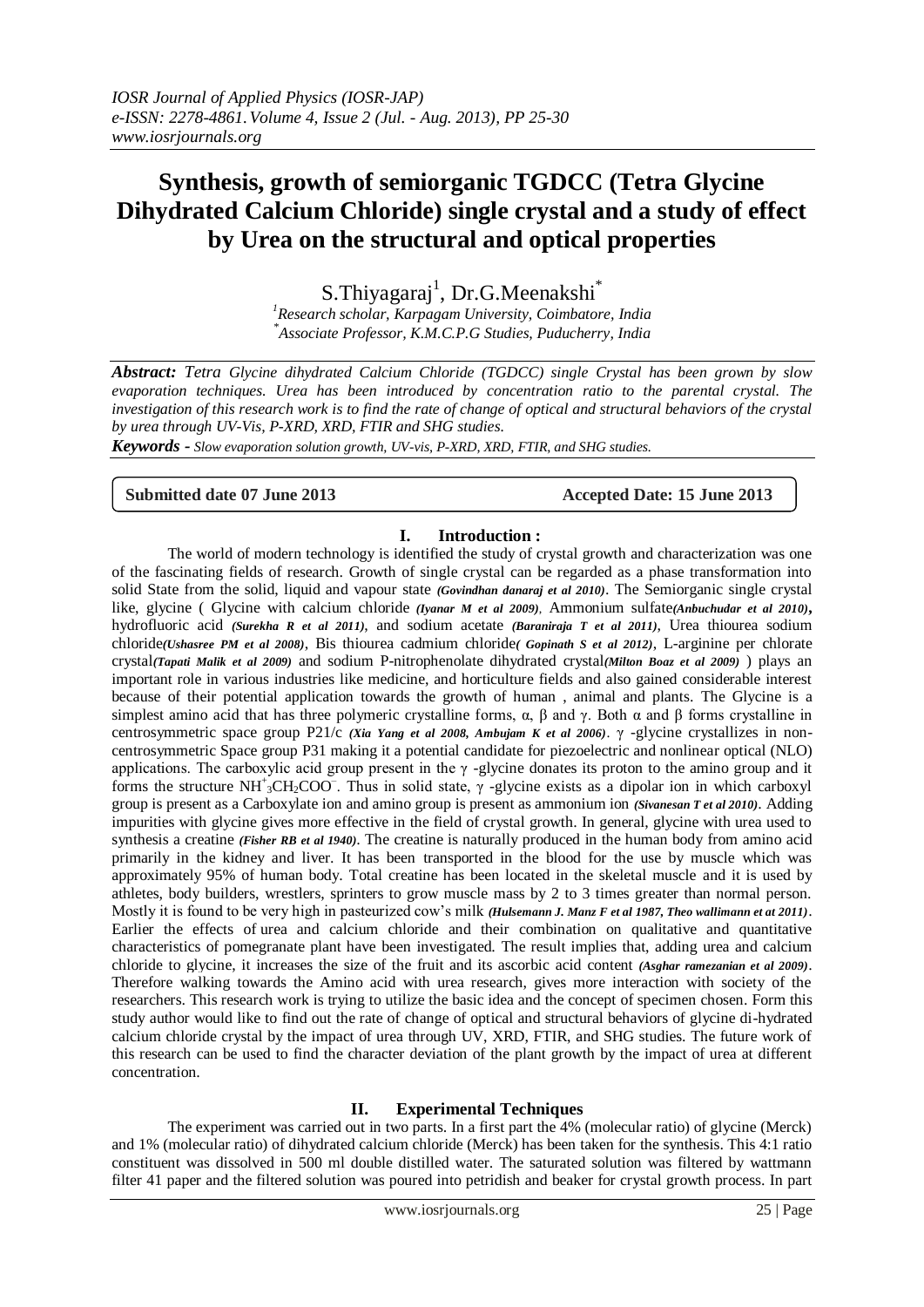2, the 50 grams of urea dissolved in 500 ml double distilled water (0.1concentration) and filtered by wattmann filter 41. The glycine and dihydrated calcium chloride (4:1) dissolved in this solution. The filtered super saturated solution has been poured into petridish and beaker for the growth process. The harvested crystals (Fig-1, 2) are used to find the rate of change of optical and structural properties from its parental properties by the urea impact.



**Fig-1: TGDCC Crystal (Urea undoped) Fig-2: Urea (0.1cons) doped TGDCC Crystal III. Characterization Studies**

The property, property deviation of harvested semiorganic single crystal has been investigated through UV-Vis, P-XRD, XRD, FTIR and SHG studies. The absorption and transmission property of the crystal has been carried out by UV-Vis spectral analysis for urea doped, and undoped crystal. The P-XRD, XRD investigation was used to identify the lattice parameters, space groups and the system of titled crystal, urea doped crystal. The presence of functional groups has been identified by FTIR spectral analysis. The study of second harmonic generation (SHG) has been carried out by Kurtz powder technique to confirm its NLO efficiency.

#### *A. UV –Vis studies*

The optical property of TGDCC crystal was investigated by UV-Vis Studies. The result implies that the transparency of the crystal slightly reduced when urea doped within it. The absorption graph of undoped urea (Fig- 3a) indicates that, the absorption occurs at 198.28 nm. After this wave length, gradual decline occurs in absorption peak. At exactly 235 nm the absorption peaks intersect with zero absorption. It indicates that above 235 nm the crystal has high transparency. This is the basic quality of NLO crystal. Urea doped TGDCC crystal holds two absorption peaks. It is appears near 203.17 and 198.27 nm (Fig- 3a). After that, it also gradually decreases and the absorption line lies at 280 nm. Therefore above this wave length it has high transparency. The wave length of 45 nm shifted from undoped to doped material (Fig-3b). It shows that the absorption wave length slightly increases with doping the urea to TGDCC crystal. It was confirmed in transparency graph (Fig-3b).

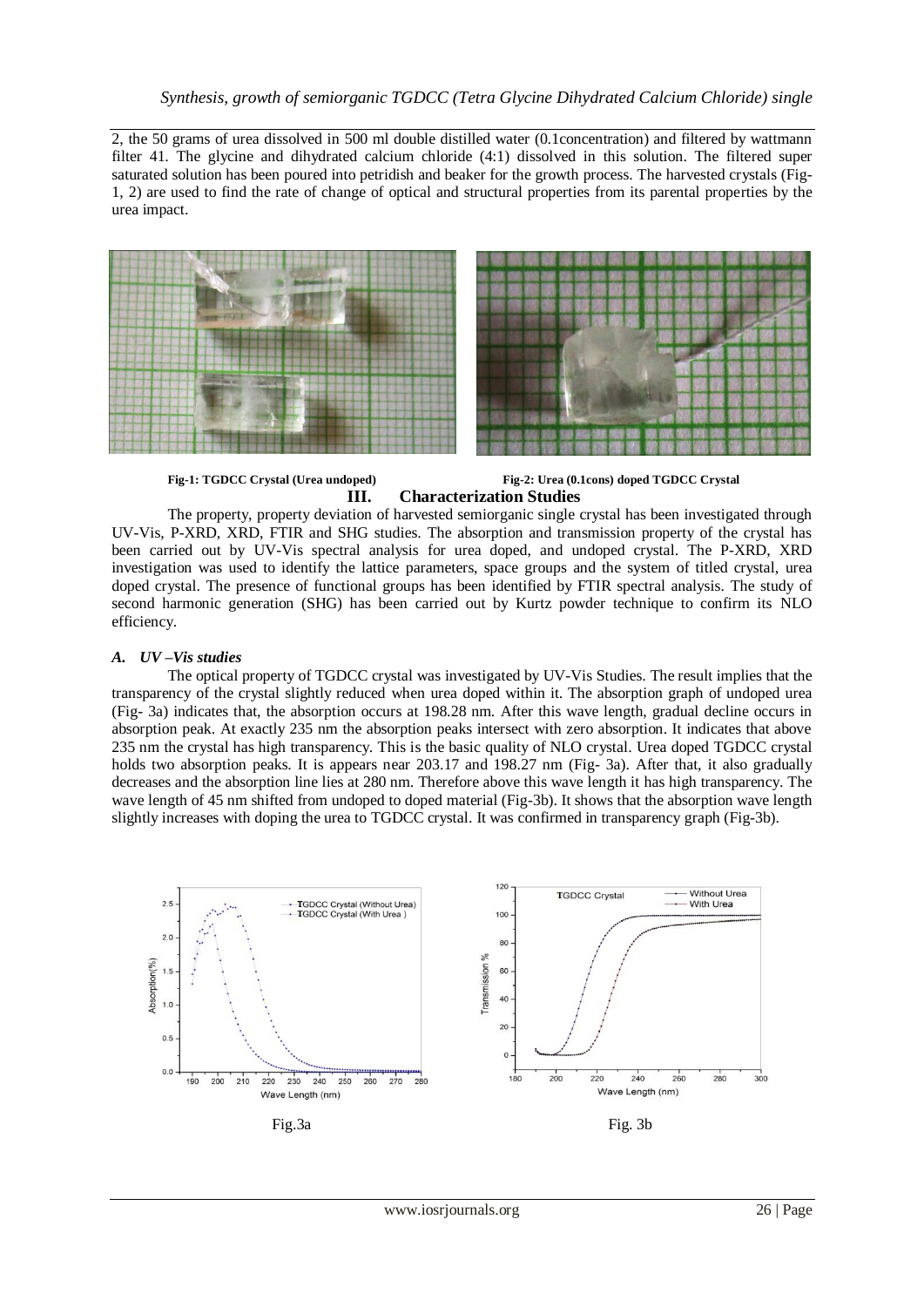### *B. Powder XRD, XRD Analysis:*

The powder form of the specimen was placed at XPERT-PRO Powder X-ray diffractometer. The anode material of this diffractometer was Cu and K-Alpha1, K-Alpha2 wave lengths are 1.540 and 1.544. The minimum two theta step size is 0.001 and 0.001 for omega. The sample was scanned over the range of 10-70 degrees at 19.685 times per step and each scan step size is 0.016. The recorded spectrum was shown in figure 4. The lattice parameters have been calculated with the help of Treor90 function for both urea doped and undoped to TGDCC crystal. The lattice parameter values for undoped urea specimen was a=7.02  $\AA$ , b=7.02  $\AA$ , c=5.48  $\AA$ and  $\alpha = \beta = 90.00^{\circ}$ ,  $\gamma = 120.00^{\circ}$ ,  $V = 234$  A<sup>3</sup> and the crystal system of TGDCC is hexagonal. For urea doped material a=7.00 Å, b=7.00 Å, c=5.46 Å and  $\alpha = \beta = 90.00^{\circ}$  $\gamma = 120.00$ , V=231 A<sup>3</sup>. This report implies that, the both crystals are having same crystal system. The XRD data for both crystals were investigated and its cell parameters were confirmed from Indian institute of technology, Chennai. From this investigation one can clearly identify that the crystal size may reduce when urea was introduced into it.



*Fig: 4 P-XRD pattern of urea doped, undoped TGDCC crystal:*

### *C. FTIR Studies*

*i*) To identify the chemical compositions of Urea doped, undoped to GDCC crystal, its powder sample were subjected to FTIR investigator. The result was found to be that there was no remarkable changes occur in the transmission wave lengths, except a slight change that too, only in the transmission intensity of the doped crystal. The comparison graph implies that, the urea doped crystal have higher transmission (Red line) wave Lengths (Fig. 5). The chemical composition and assignment of vibration of grown crystals are tabulated in table 1.

# *ii) NH<sup>+</sup> <sup>3</sup> Stretching Vibration:*

Generally free amino acids exist as zwitter ions. They are characterized by IR frequency band appears near 3100-2600 cm<sup>-1</sup>. It was due to NH<sup>+</sup><sub>3</sub> Stretching. Here the calculated frequency band appears at 3091, 2729, 2601 cm<sup>-1</sup>. It was because of glycine acts as zwitter ions and also proton accepter. Similarly, the salt of primary amine shows a strong band that appears in the region of infrared frequency between 3000 Cm<sup>-1</sup> - $2800 \text{ cm}^{-1}$ . It was due to Asymmetric and Symmetric vibration of NH<sup>+</sup><sub>3</sub> groups and the further combination band occurs in the region of 2800-2000 cm<sup>-1</sup>. FTIR frequency of Urea doped and without urea doped titled crystal bands occurs at  $2729 \text{ cm}^{-1}$  and  $2601 \text{ cm}^{-1}$ .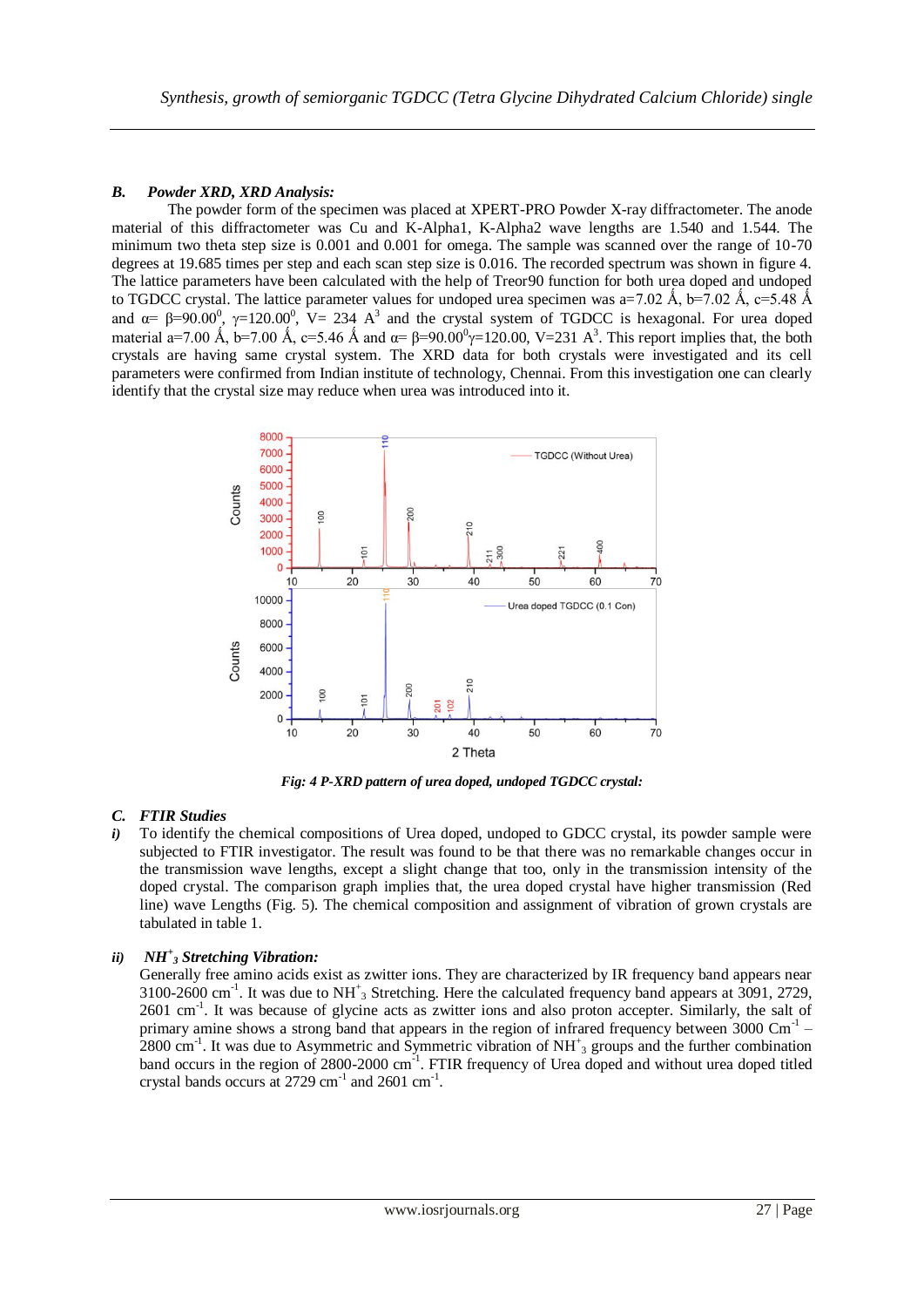

*Fig-5: FTIR Spectrum of TGDCC Crystal(With and Without Urea)*

# *i. Super imposed O-H and NH<sup>+</sup> <sup>3</sup> stretching:*

Hydrochlorides of amino acids show a broad strong absorption frequency in the region of 3300  $cm<sup>-1</sup>$ and 2400 cm<sup>-1</sup>. The calculated FTIR frequency of Urea doped and Undoped to TGDCC crystal occurs in the same absorption region with multiple fine low frequencies, Such as 3091, 2729, 2601, 2502, 2464cm<sup>-1</sup>. It may be due to super impossibly of O-H and  $NH<sup>+</sup><sub>3</sub>$  stretching.

### *ii. Combination of Asymmetric NH<sup>+</sup> <sup>3</sup> bending vibration and torsional motion:*

The multiple combination overtone bands extended the absorption to 2000 cm-1. This overtone region usually contain a prominent band near 2000 - 2200 cm-1 for free amino acids but torsional mode occurs near 500cm<sup>-1</sup>. This was assigned to a combination of the asymmetrical NH<sup>+</sup><sub>3</sub> bending vibration and torsional motion of NH<sup>+</sup><sub>3</sub> groups. The absorption spectral lines of Urea doped and without doped titled crystal had two frequencies  $2111$ ,  $2029$  cm<sup>-1</sup> and  $540$  cm<sup>-1</sup> in this same region.

# *iii. C=O and C-N stretching vibration:*

The C=O Stretching frequency of urea appears at 1687cm<sup>-1</sup>. But for solid, this frequency has been reduced or decreased to 1505 cm<sup>-1</sup>, while C-N stretching frequency of urea occurs at 1467cm<sup>-1</sup>. If it was of solid form this frequency value shows an increment by  $40 \text{ cm}^{-1}$ . The FTIR frequency peaks of titled crystal with urea doped or non doped material has 1608, 1505, and 1454 cm<sup>-1</sup> frequencies in the same region. It was because of the impact of urea on titled crystal and bonding with metal through oxygen. At the same time the N-H stretching frequency does not show any shift. There was no evidence for coordination of urea through nitrogen possibly since it involves loss of delocalization energy *(Sathiyanarayanan DN et al 2004)*. The stretching vibration of the triply bonded group occurs between  $2500 \text{ cm}^{-1}$  and  $2000 \text{ cm}^{-1}$ . The group C triple bond to N gives rise to a strong absorption in the 2300 -2200 cm-1 region. The calculated frequency of titled crystal occurs at 2249 and 2292 cm<sup>-1</sup>.

### *iv. C-O stretching and O-H bending vibration:*

There were two bands arising in infrared spectral lines for carboxylic acids. One for C-O stretching was in the range of 1320 to 1210 cm<sup>-1</sup> and the other for O-H arising from 1440 to1400 cm<sup>-1</sup>. The FTIR frequency for titled crystal occurs at 1362 and1237cm<sup>-1</sup>. This was due to C-O stretching at and O-H stretching vibration of the same specimen occurs at 1411cm<sup>-1</sup>. Therefore these bonds involved in interaction between C-O stretching and C-O-H bending vibration. Generally, this bending vibrational mode arises near 1440 cm<sup>-1</sup> to 1400 cm<sup>-1</sup> as a band of moderate intensity and it was found to be in the same region as  $CH<sub>2</sub>$ bending mode of CH<sub>2</sub> group adjacent to a carboxylic carbon.

### *v. Rocking vibration:*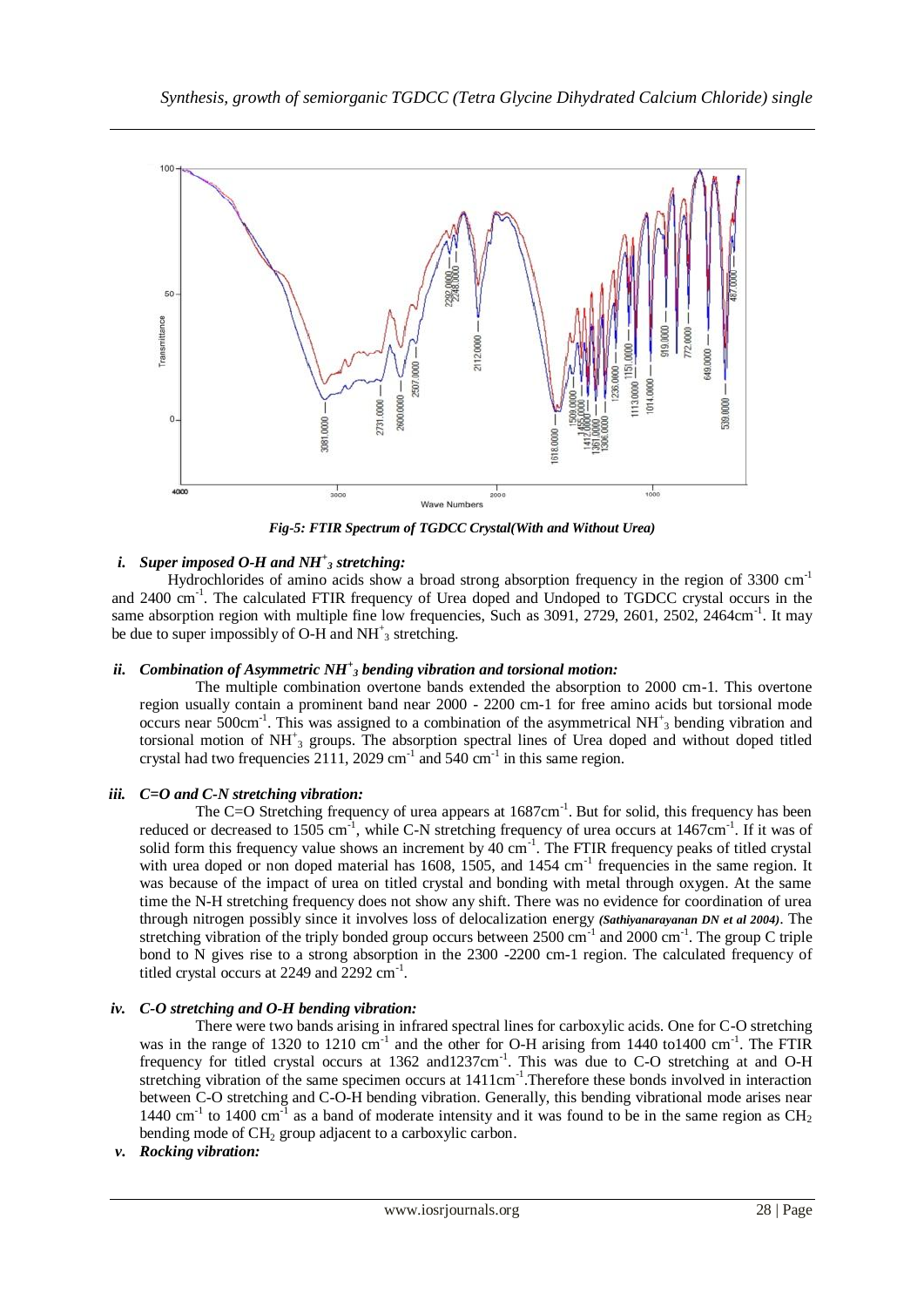For the amino acid, the rocking vibration was assigned at 1235cm<sup>-1</sup> and 1115cm<sup>-1</sup>. Similarly, the rocking vibration of titled specimen occurs in between 1237 to 1112 cm<sup>-</sup>1. It may be due to rocking vibration of C-O stretching and O-H bending vibration of the molecules.

| Calculated<br>frequency (cm <sup>1</sup> ) | Observed<br>frequency (cm-1) | Assignment of vibration                                             |  |
|--------------------------------------------|------------------------------|---------------------------------------------------------------------|--|
| 3091                                       | 2500 - 3300 (m-w)            | Mostly broad, O-H stretching vibration                              |  |
| 2729                                       | $2730 - 2730$ (s)            | CH <sub>3</sub> stretching vibration                                |  |
| 2601                                       | 2280 - 3380 (m)              | Asymmetric. N-H stretching vibration-dilute solution                |  |
| 2502                                       | 2500 - 2500 (w)              | CH <sub>3</sub> stretching vibration                                |  |
| 2469                                       | 2280 - 3380 (m)              | Asymmetric N-H stretching vibration- dilute solution                |  |
| 2292                                       | 2200 - 2360 (w)              | OH stretching vibration                                             |  |
| 2249                                       | 2035-2100 (w)                | C-C stretching vibration                                            |  |
| 2111                                       | 2100 - 2140 (w-m)            | C-C stretching vibration                                            |  |
| 1608                                       | 1610 - 1640 (m)              | C=C stretching vibration                                            |  |
| 1506                                       | 1500 - 1580                  | C=C stretching vibration                                            |  |
| 1454                                       | 1440 - 1465 (m)              | Asymmetric C-H deformation vibration                                |  |
| 1411                                       | 1395 - 1440 (w)              | C-O stretching and O-H deformation vibration                        |  |
| 1362                                       | 1335 - 1440 (m-w)            | Symmetric $CO2$ stretching vibration                                |  |
| 1237                                       | 1090 - 1295 (w)              | -NH <sub>3</sub> + rocking vibration                                |  |
| 1151                                       | 1130 - 1150 (m)              | C-C rocking vibration                                               |  |
| 1112                                       | 1075 - 1190 (S)              | C-O stretching vibration                                            |  |
| 1013                                       | 1010 - 1010 (m)              | Symmetric N-C-N stretching vibration                                |  |
| 918                                        | $915 - 955$ (s)              | Out-of-plane deformation vibration                                  |  |
| 852                                        | $700 - 900(s)$               | CH <sub>3</sub> -metal groups due CH <sub>2</sub> rocking vibration |  |
| $\overline{773}$                           | 770 - 785 (w-m)              | C-C skeleton vibration                                              |  |
| 540                                        | $535 - 555$ (w)              | C-C skeleton vibration                                              |  |
| 484                                        | 450-500                      | M-O stretching                                                      |  |

### **Table-1: The chemical composition and assignment of vibration of grown crystal.**

### *D. NLO studies:*

The Non-Linear Optical Studies were investigated for the above two samples by powder Kurtz technique and it was compared with the NLO properties of KDP Crystal. The SHG output of KDP is 53mV. The SHG output of undoped sample was 76 mV and for doped was 78 mV. It shows that the NLO property of undoped crystal was found to be 1.43 times grater than KDP crystal and doped crystal was 1.47 times grater than KDP crystal (Table-2).

|  |  |  | Table-2: SHG –NLO efficiency Report: |  |
|--|--|--|--------------------------------------|--|
|--|--|--|--------------------------------------|--|

| <b>SAMPLE</b>                | <b>OUTPUT</b> |
|------------------------------|---------------|
| KDP (Reference sample)       | 53mV          |
| TGDCC Crystal (Urea undoped) | 76mV          |
| TGDCC Crystal (Urea undoped) | 78mV          |